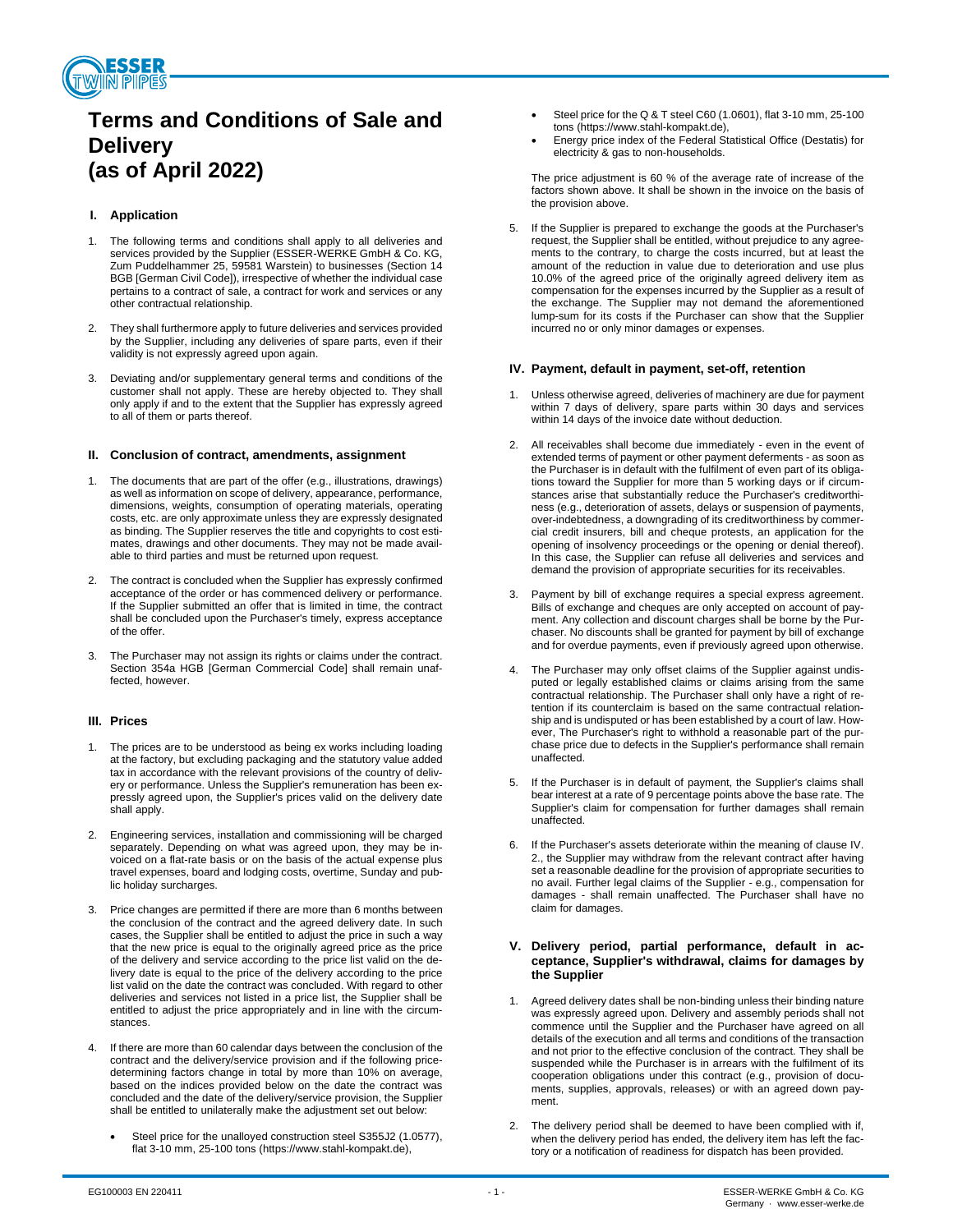

- If the Supplier's performance is delayed, the Supplier shall nevertheless not be in default as long as said delay is due to circumstances which the Supplier could not reasonably have foreseen and prevented by exercising due care and could not have remedied by taking reasonable measures.
- 4. The Supplier shall be entitled to withhold its performance as long as the Purchaser fails to fulfil its obligations towards the Supplier under this or any other contract or on any other legal ground.
- 5. Partial performance is permitted insofar as it is reasonable for the Purchaser. It may be charged separately.
- 6. If the terms of payment are not adhered to, if the delivery is not accepted in due time or if its acceptance is refused or if the agreed securities are not provided, the Supplier shall be entitled to withdraw from the contract after having set a reasonable grace period to no avail. If the Purchaser is required to pay damages to the Supplier in such cases, the Supplier may claim 25.0% of the order value in the case of series products and 75.0% of the order value in the case of custom-made products as damages without furnishing proof, unless the Purchaser can prove that no damages or only minor damages were incurred. The right to claim higher damages upon substantiation shall be reserved.
- If the shipment is delayed at the Purchaser's request, the Supplier may invoice either the storage and maintenance costs actually incurred or a flat rate of 0.5% of the invoiced amount for each month; the latter shall not apply, however, if the Purchaser can prove that the Supplier incurred no or only minor damages or expenses. The Purchaser's payment obligation shall remain unaffected.

#### **VI. Assumption of risk, shipment and receipt**

- 1. The risk shall pass to the Purchaser at the latest upon shipment of the delivery item. This shall likewise apply to a partial performance or if the Supplier has assumed the shipping or installation costs or has effected the delivery itself.
- 2. If the delivery, shipment or acceptance of the delivery item by the Purchaser is delayed, all risks - including the risk of deterioration or loss of the delivery item, as well as all risks emanating from the Purchaser itself - shall pass to the Purchaser upon notification of readiness for shipment or notification of completion. This shall not apply if the Supplier is responsible for the delay.
- The shipment shall only be insured to the agreed extent following an express agreement. The Purchaser shall bear the cost for the insurance.
- 4. The Purchaser shall be liable for all damage culpably caused by the Purchaser during or before the acceptance of the delivery item (e.g., testing, acceptance to be carried out, etc.).
- 5. Delivered items are to be accepted by the Purchaser without prejudice to its rights, even if they have defects.

#### **VII. Notice of defects, warranty, warranty period**

- The Purchaser shall inspect the delivery item immediately upon receipt and promptly notify the Supplier of any defects in writing. Furthermore, the Purchaser shall inspect the delivery item for defects and, in particular, for safety and operational readiness before each start-up. During use, the delivery item must constantly be monitored with regard to safety and defects. If there is even the slightest concern about the operational readiness or safety, the item must not be used or must be shut down immediately. The Supplier shall be informed immediately in writing, stating the concerns or the defect in the context of a notice of defect. The Purchaser shall give the Supplier the necessary time and opportunity to make any necessary repairs and replacement deliveries. Otherwise, the Supplier shall no longer be liable for the consequences arising as a result.
- If the Supplier's performance is defective at the time the risk is transferred, the Supplier shall remedy the defect or deliver a defect-free item in exchange for the defective item at the Supplier's discretion. Replaced parts shall become the Supplier's property. If subsequent performance with regard to a defect is not possible, has conclusively failed, is unreasonable for the Purchaser, or if the Supplier has refused both types of subsequent performance, or if a reasonable grace period granted to the Supplier for subsequent performance has expired to no

avail, the Purchaser may reduce the Supplier's remuneration or, at its option, withdraw from the contract and, if applicable, claim damages. However, if the defect is only insignificant, the Purchaser shall only be entitled to reduce the remuneration.

- 3. Should the Supplier have fraudulently concealed a defect or assumed a guarantee for the quality of the item, the statutory provisions shall apply.
- 4. The Supplier assumes no warranty or liability for damages, in particular in the following cases: Unsuitable or improper use, faulty assembly or commissioning by the Purchaser or a third parties, natural wear and tear, faulty or negligent handling, improper maintenance, excessive stress, unsuitable operating materials or replacement materials, defective work, unsuitable foundation soil, and chemical, electro-technical/electronic or electrical influences. This exclusion shall not apply, however, if the Supplier is responsible for the damage in accordance with the provision in VIII. 5.

The Supplier shall also not be liable or liable to pay compensation in particular for the following measures and actions of the Purchaser or third parties and their consequences: Improper rectification, modification of the delivery item without the Supplier's prior consent, installation of parts, in particular spare parts, which do not originate from the Supplier or which were not expressly approved for installation, as well as non-compliance with the operating instructions.

- 5. The Supplier does not provide any warranty for material supplied by the Purchaser, material corresponding to specifications given by the Purchaser or for designs provided by the Purchaser.
- 6. The Seller does not provide any warranty due to material defects with regard to the sale of used machinery, equipment or parts. The Supplier does not guarantee any properties and points out that used machinery and parts often do not have the same properties - also with regard to their performance - as newly manufactured machinery and parts.
- 7. The Purchaser's claims to supplementary performance as well as any claims for damages or reimbursement of expenses due to defects shall become time-barred one year from the delivery of the goods in the case of deliveries and one year from acceptance or - if acceptance is not required - from the end of the installation work in the case of installation work. Should the Supplier have fraudulently concealed a defect or assumed a guarantee for the quality of the item, the statutory provisions shall apply for any claims of the Purchaser in this connection. The statutory provision shall also apply to the limitation period for any claims for damages by the Purchaser due to defects if the Supplier is guilty of intent or gross negligence or if the claim for damages is based on an injury to life, body or health.
- All further claims of the Purchaser, in particular for damages, are excluded, including with regard to damage that has not occurred to the delivery item itself. Clause VIII. 5. shall apply accordingly.

# **VIII. Force majeure, Supplier's liability**

- 1. For the purposes of the following provisions, the term "Force Majeure" refers the occurrence of any event or circumstance that prevents the Supplier from meeting one or more of its obligations under the contract if and to the extent that the Supplier can prove that (a) it is beyond the Supplier's reasonable control, (b) it could not reasonably have been foreseen at the time the contract was entered into and (c) the effects of the hindrances could not reasonably have been avoided or overcome by the Supplier.
- 2. Unless the Purchaser proves otherwise, the following events affecting the Supplier or third parties acting on the Supplier's behalf shall be presumed to meet the conditions for the presumption of force majeure referred to in clause 1: War (declared or undeclared), large-scale military mobilisation, civil war, riot, rebellion and revolution, military or other seizure of power, insurrection, acts of terrorism, sabotage or piracy, currency and trade restrictions, embargo, sanctions, pandemic or epidemic, official orders as a result of an epidemic or pandemic, natural disaster or extreme natural event, boycott, strike and lawful lockout, unlawful occupation of factories and buildings.
- 3. The Supplier shall immediately notify the Purchaser in text form of the event giving rise to the force majeure as soon as it becomes known.
- In the event of force majeure and its immediate notification, the parties shall be released from their duty to fulfil the respective contractual obligations and from any liability for damages or any other contractual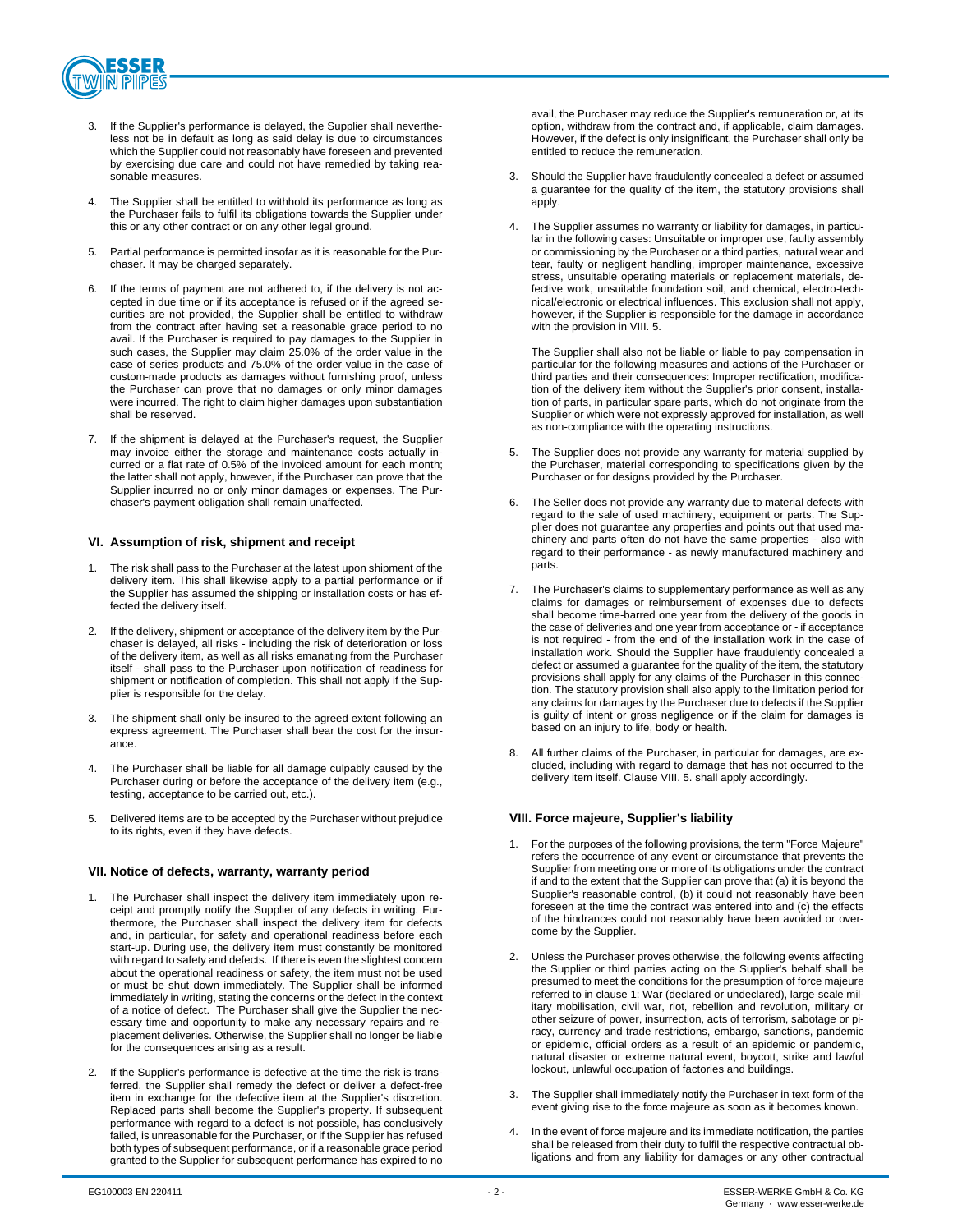

remedy for breach of contract for the duration of the force majeure from the time the Purchaser receives the notification.

- If the effect of the hindrance or event constituting force majeure is temporary, the consequences set out in clause 4 shall apply only for as long as the respective hindrance or event prevents the Supplier from fulfilling its contractual obligations. If the effects of the force majeure persist for more than 100 days from the date of receipt of the notification (clause 3), both parties shall be entitled to terminate the contract.
- 6. Any claims for damages on the part of the Purchaser are excluded irrespective of the legal grounds. This shall not apply in the event of a fraudulent concealment of a defect, non-compliance with a quality guarantee, an injury to life, limb or health and/or in the event of an intentional or grossly negligent breach of duty by the Supplier or in the event of a breach of duties, which are a prerequisite for the proper performance of the contract and which the Purchaser regularly relies on to be fulfilled (so-called essential contractual duties / cardinal duties). Claims under the Product Liability Act shall not be not affected by this limitation of liability either. This limitation of liability applies equally to breaches of duty by the Supplier's executive bodies and vicarious agents.
- 7. The claim for damages for the breach of essential contractual obligations is limited to the foreseeable damage typical for the contract, unless there is intent or gross negligence involved or the Supplier is liable for an injury to life, body or health.
- 8. The above limitations of liability apply equally to claims to a reimbursement of futile expenses (Section 284 BGB). A change in the burden of proof to the detriment of the Purchaser is not associated with the above provisions.
- 9. The Purchaser's claims for damages against the Supplier arising from a breach of contractual obligations and from tortious acts committed in the course of the contractual performance shall become time-barred at the latest one year after the end of the year in which the claim arose and the Purchaser became aware of the circumstances giving rise to the claim and of the identity of the liable party or should have become aware thereof without gross negligence. This shall also apply to the Purchaser's claims for damages against the Supplier on any other legal grounds, including claims for damages arising from the breach of pre-contractual obligations and from tortious acts committed during the initiation or conclusion of the contract. If the liable party is guilty of intent or gross negligence, the statutory provision shall apply. The statutory provision shall likewise apply to claims for damages based on an intentional or negligent injury to life, limb or health.
- 10. Clause 9 above shall apply mutatis mutandis to the limitation of the Purchaser's claims against the Supplier's legal representatives and its employees.

# **IX. Retention of title**

- 1. The delivery item shall remain the Supplier's property until the agreed price has been paid and full and all other claims, including future claims arising from the business relationship with the Purchaser, have been settled. If, in connection with the payment of the purchase price, a liability of the Supplier under a bill of exchange is established, the retention of title shall not expire until the Purchaser has honoured all bills of exchange in full.
- 2. The Purchaser hereby assigns to the Supplier any and all claims arising from the resale of the delivery item in the amount of the value of the delivery item with all ancillary rights. The Purchaser shall be authorised to collect the claims. The Supplier's authority to collect the claims itself shall remain unaffected by this.
- 3. The Supplier undertakes to release securities of its choice at the Purchaser's request insofar as the realisable value of said securities exceeds the total of its claims from the business relationship by more than 10%.
- 4. As long as the Purchaser meets its obligations toward the Supplier, it shall be entitled to dispose of the delivery item in the ordinary course of business and subject to the retention of title, insofar as the claims under clause 2 are effectively transferred to the Supplier. Extraordinary dispositions such as pledging, transfer by way of security or any

assignment are not permitted. The Supplier shall be notified immediately in writing of any third-party seizure of the delivery item or of any claims assigned to the Supplier, in particular attachments.

- 5. The delivery item shall be worked on and/or processed for the Supplier as a manufacturer within the meaning of Section 950 BGB without obligating the Supplier in any way. The processed goods shall be deemed to be goods subject to retention of title within the meaning of clause 1. If the goods subject to retention of title are processed, combined and mixed with other goods by the Purchaser, the Supplier shall be entitled to a co-ownership of the new item in the ratio of the invoiced value of the goods subject to retention of title to the invoiced value of the other goods used. If our ownership lapses as a result of said combining or mixing, the Purchaser hereby transfers to the Supplier the ownership rights to which the Purchaser is entitled in the new good or item to the extent of the invoice value of the goods subject to retention of title and shall keep them in safe custody for the Supplier free of charge. The co-ownership rights arising hereunder shall be deemed to be goods subject to retention of title within the meaning of clause 1. If the goods subject to retention of title are combined by the Purchaser with real property pursuant to Section 946 BGB, the Purchaser shall, without any further special declarations being required, assign to the Supplier by way of security its claim to which it is entitled as remuneration for the combination, together with all ancillary rights, in the amount of the ratio of the value of the combined goods subject to retention of title to the other goods subject to retention of title or to the value of its total performance rendered at the time of the combination.
- 6. During the period of retention of title, the Purchaser shall in principle be entitled to the possession and proper use of the delivery item. However, in the event of a breach of contract by the Purchaser - in particular if the Purchaser is in arrears with its payments - and in the cases of clause IV. 2, the Supplier may take possession of the delivery item and revoke the authorisation to collect the claims arising from the resale. The Purchaser shall be required to surrender the goods - to the exclusion of any rights of retention. All costs associated with the exploitation of said goods shall be borne by the Purchaser. The supplier shall be entitled to sell the goods on the open market. At the Supplier's request, the Purchaser shall immediately provide the Supplier with a list of the claims assigned to the Supplier in accordance with clause 2 as well as all other information and documents required to assert the rights to which the Supplier is entitled and notify its debtors of said assignment.
- 7. During the period of retention of title, the Purchaser shall keep the delivery item in proper condition and have all maintenance and repair work required by the Supplier carried out without delay - except in emergencies - by the Supplier or by a workshop recognised by the Supplier.
- The assertion of the retention of title as well as the seizure of the delivery item by the Supplier shall not be deemed a withdrawal from the contract.
- 9. If the retention of title or the assignment is not effective under the law of the country in which the goods are located, the security that comes closest to the retention of title or the assignment in that country shall be deemed agreed. If the Purchaser's cooperation is required in this regard, the Purchaser shall perform all legal acts necessary to establish and maintain such rights.

# **X. Property rights**

If the Supplier has taken into consideration drawings or models or samples or if the Supplier has to use parts provided by the Purchaser, the Purchaser shall be responsible for ensuring that no third-party property rights are infringed thereby. The Purchaser shall indemnify the Supplier against any third-party claims for the infringement of industrial property rights and shall reimburse the Supplier for any damages incurred as well as its costs and expenses. If the Purchaser is prohibited from manufacturing or delivering by a third party invoking an industrial property right, the Supplier shall be entitled to stop the work. In this case, the Supplier may withdraw from the contract, have its damages compensated

and demand the reimbursement of its costs and expenses. The Purchaser shall not be obligated to indemnify, compensate for damages, costs or expenses pursuant to sentences 1 to 4 above if the Purchaser is not responsible for the infringement. However, any statutory claims and rights of the Supplier shall always remain unaffected.